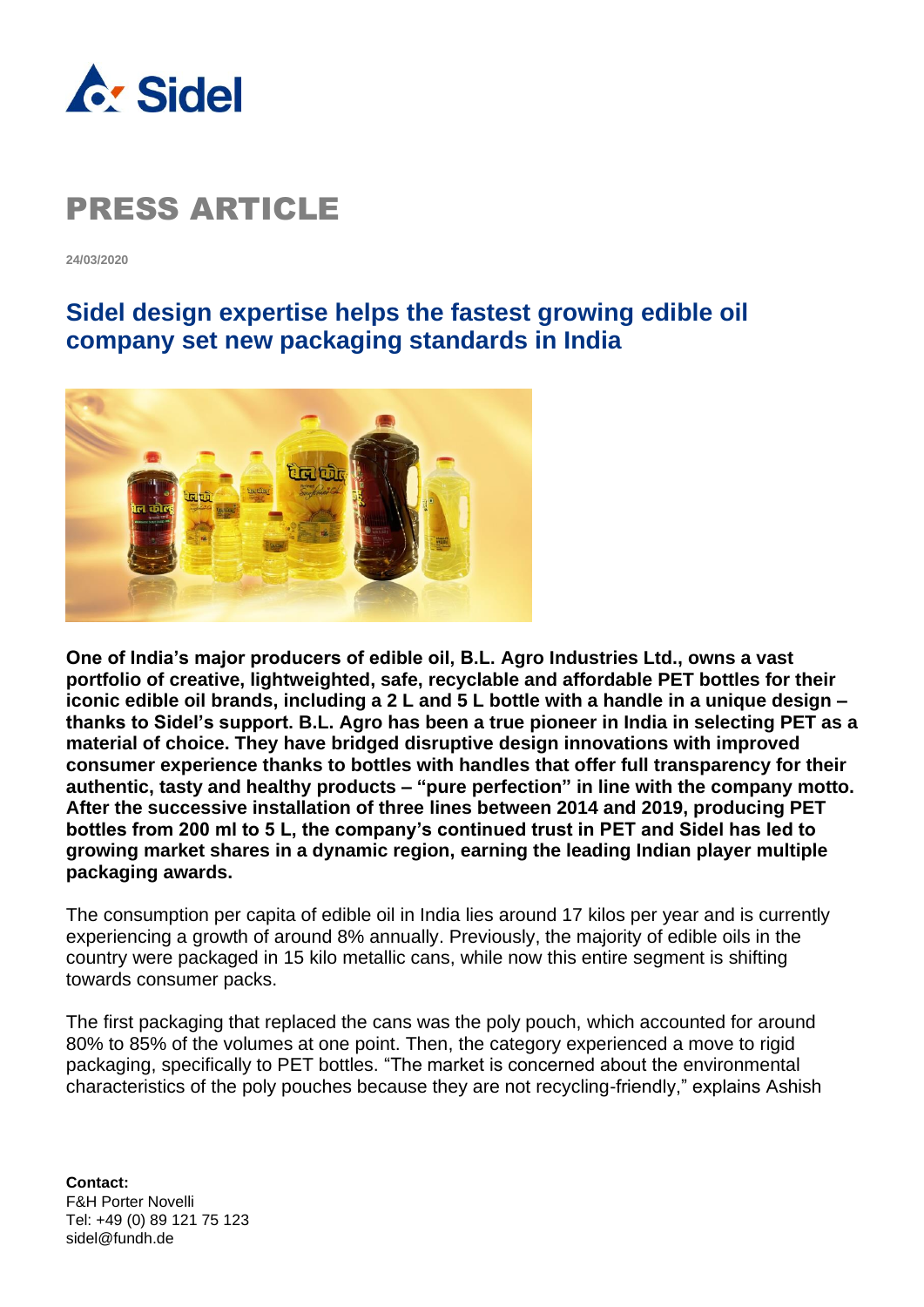

Khandelwal, Executive Director of B.L. Agro.<sup>1</sup> PET offers a number of advantages, given that it is bottle-to-bottle recyclable, offering lightweighting opportunities that significantly reduce the amount of PET resin used and it allows for great design flexibility, transparency, affordability and especially absolute food safety.

#### **Successful partnership in PET continues to flourish**

B.L. Agro counts among the producers of edible oils who recognised this trend towards PET early on. With eight facilities in the area around Bareilly in the north of India, B.L. Agro runs one packaging unit and two refinery units. The family-owned company was founded in 1945 and today produces Bail Kolhu, a mustard oil that is the leading product in the eastern and northern part of India due to the health benefits ascribed to it. Additionally, B.L. Agro produces Nourish, which is the brand name for their food products and their refined oil category, for example, sunflower, rice bran, and soy bean oil. "We work with a simple objective: to manufacture, process and market the purest products possible, delivering tastier and healthier food solutions to our consumers, strongly believing in creating a brand that offers budget-friendly and sustainably-sourced products to customers," says Mr Khandelwal.

About two decades ago, B.L. Agro recognised the opportunities that bottling their high-quality edible oils in PET could bring about. This was particularly evident when considering brand differentiation and consumer experience. "We always believed that a good usage experience is important and that is why, already in 1999, we went into PET packaging," says Pradeep Hada, who is in charge of sales and marketing for B.L. Agro. "When we started looking for container designs, we wanted something very different from what was available on the market at the time to set our brand apart from the competition. As a pioneer in PET edible oil packaging, we were the first ones in India to introduce 2 L and 5 L bottles with a handle," he adds. Today, B.L. Agro manages a vast variety of formats: bottles of 200 ml, 500 ml and 1L in American boxes, 2L and 5 L bottles in Wrap-Around blanks, as well as 15 L PET jars, which are also supported by Sidel's blowing expertise – altogether accounting for 140 different SKUs.

#### **From innovative concept to functioning industrial design**

Throughout the different periods of its development, B.L. Agro approached Sidel to help them differentiate their bottle designs while saving resources and raw material and still being able to address the growing market demand with budget-friendly products. "PET bottles at that time were still a breakthrough in India, attracting end users due to their innovation component and ideally presenting high quality products thanks to their transparency – both very important points for us. When we started working on what became our 2 L and 5 L bottles with handles, Sidel proposed some very creative and disruptive concepts to us. We thus found a design that was

<sup>1</sup> <https://blagro.org/>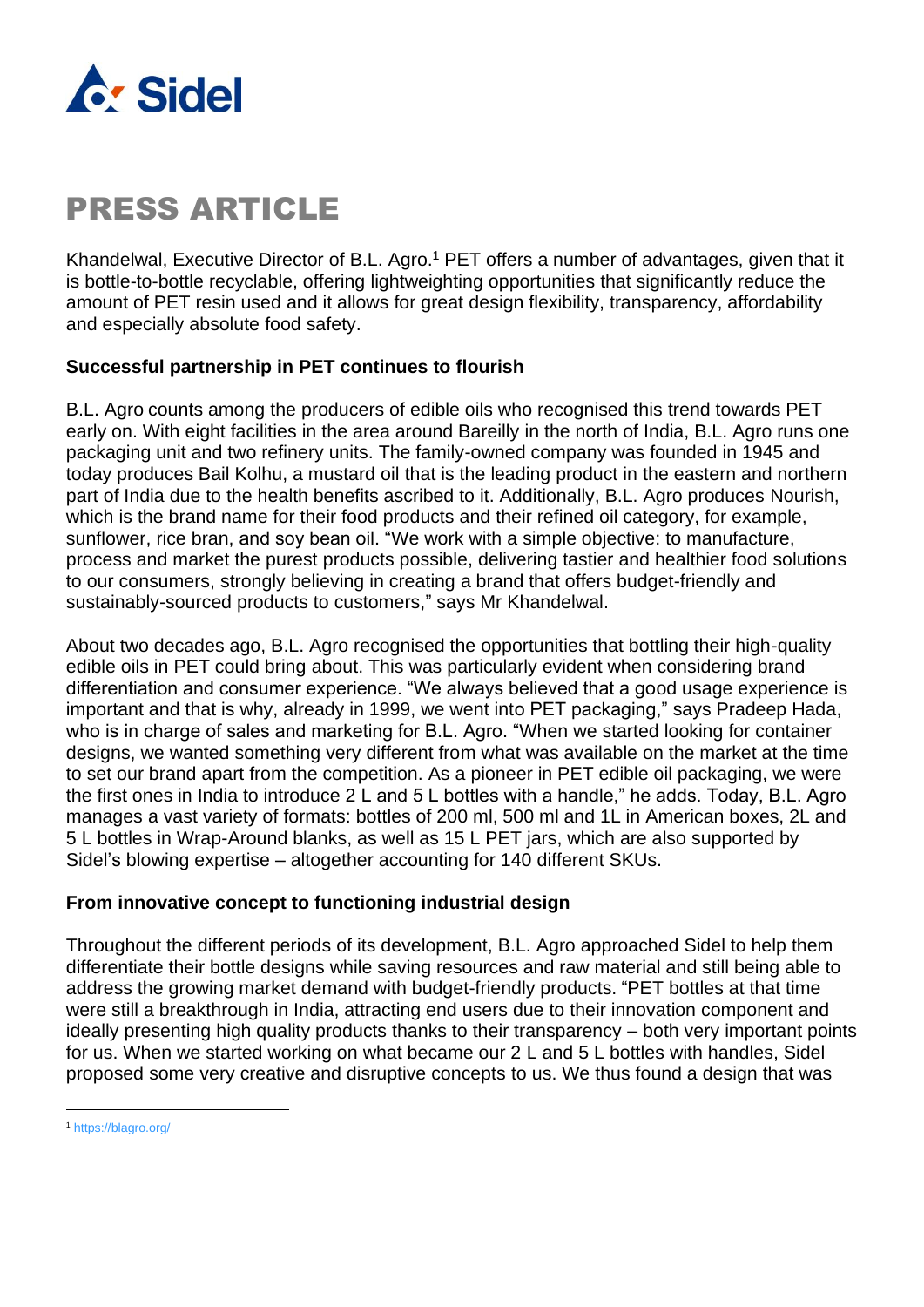

quite unique and iconic," highlights Mr Hada. The result of the thorough packaging development process was the first PET bottle for edible oil with a handle and a triangular design – a novel approach to this type of product. "Producing such a PET bottle with a handle is no easy feat; it was very difficult to find suppliers who were confident to take on this challenge. The packaging team at Sidel was the only one who agreed to do a prototyping of the bottle, including the two notches for the handle," Mr Khandelwal remembers.

To successfully overcome the twofold challenge, encompassing the PET bottle shape and the handle's specificity, Sidel's full set of packaging R&D capabilities was needed, backed up by more than four decades of experience in this segment. "We appreciated the initial design a lot; however, it was quite difficult to see the packaging design become a reality because the bottle is neither square nor round. To add complexity, it also has notches that need to be completely formed, so that the handle insertion can take place. On the other hand, the notches cannot be too deep, because the handle would come off," explains Mr Khandelwal.

The handle insertion, the orientation of the bottle for the insertion itself, and the definition of the labelling area on the bottle were all issues that the Indian player and Sidel had to solve hand in hand to powerfully differentiate the B.L. Agro packaging options on the retailer shelves. "Together, we were able to take this innovative concept, which offers a real marketing benefit and – via prototyping and extensive testing – turn it into an industrial reality within an operating packaging production line," says Giulio Bellanti, Sidel Business Development Director for Edible Oil in Asia, Oceania and Africa.

"We have been very impressed by Sidel's overall packaging expertise. Additionally, in the second step, we were sure that the proposed designs would also be executed well when it came to blowing the bottles. After all, this is what Sidel is internationally known for. In the end, we achieved an extremely precise blowing combined with exact notch positioning and formations," adds Mr Khandelwal.

#### **Award-winning, lightweighted bottles**

Besides leveraging the marketing advantage and the brand differentiation, the edible oil company also wanted to significantly lightweight its PET bottles. "Usually, a 2 L bottle with a handle weighs around 70 g. By carefully reviewing the container design, we achieved a weight reduction of approximately 21% and we are processing a 55 g bottle today. The successive lightweighting steps have always been done without compromising the bottle's top load characteristics and other mechanical requirements for transportation and transit. The bottle's stability and resistance throughout the supply chain have been tested and validated by Sidel's packaging experts," explains Mr Khandelwal. The result is an optimised large format bottle that facilitates the handling, while fully protecting the product inside – a key factor for B.L. Agro's high quality standards.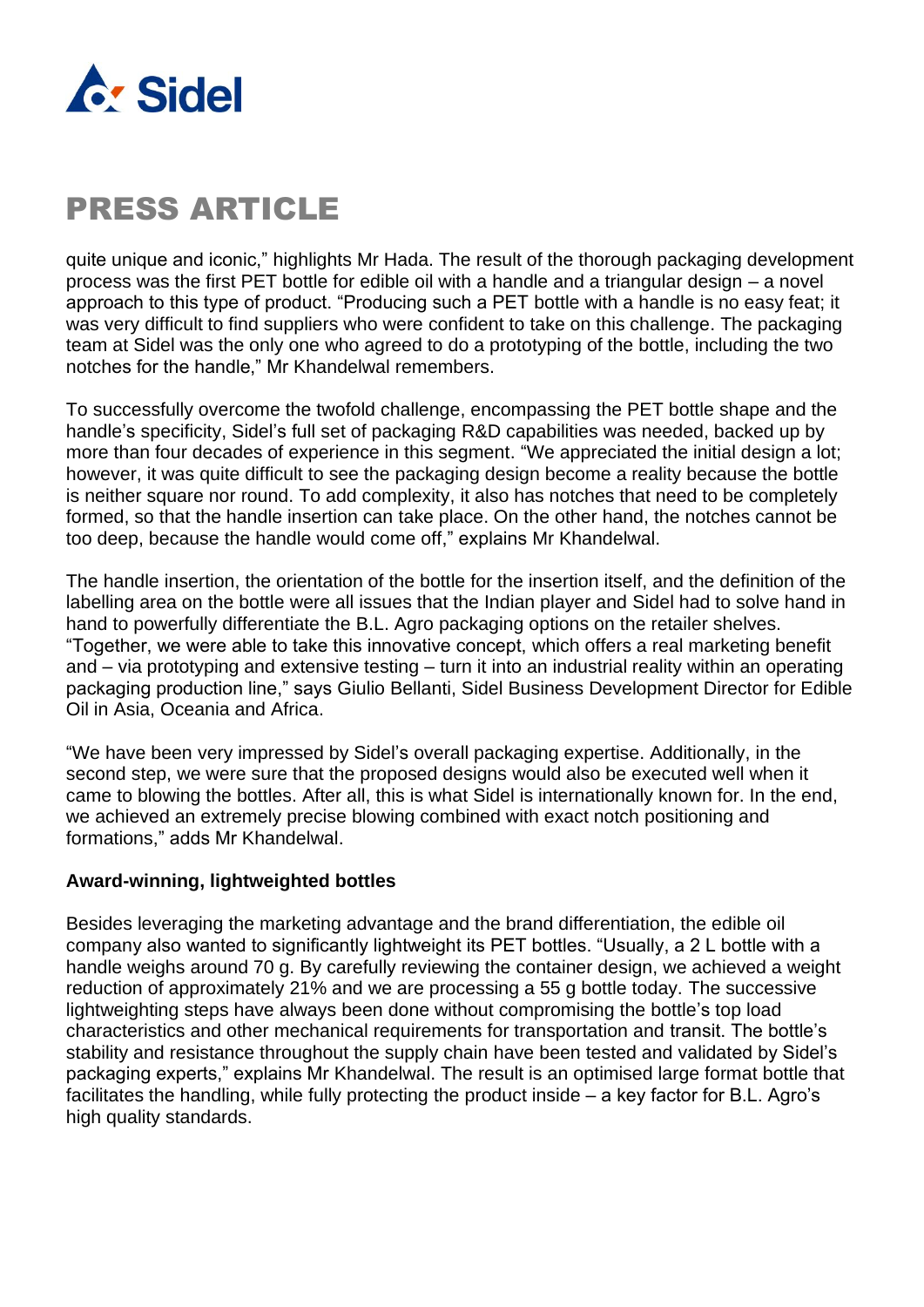

Similarly to the 2 L bottle, the 5 L format was also lightweighted – with a reduction from 130 g to 110 g, excluding the handle. These weight reductions have a substantial sustainability impact and translate to more than 650 tons of PET saved per year. These developments also clearly mark significant savings in terms of material costs in a highly competitive edible oil market, particularly in India.

Both bottle formats were successfully introduced to the market and have received national and international recognition by winning the India Star Packaging Award as well as the Asia Star Packaging Award. "We are very pleased with Sidel's work. Our PET bottles set themselves apart on the shelves and enable an innovative and enjoyable consumer experience around our high-quality, healthy oil," concludes Mr Khandelwal.



Editors Note: The images within this document are for illustrative purposes only and should not be used for reproduction. If high resolution copies are not attached with the document, please contact Nikolaus Schreck at F&H Porter Novelli for copies – see contact details below.

-----------------------------------